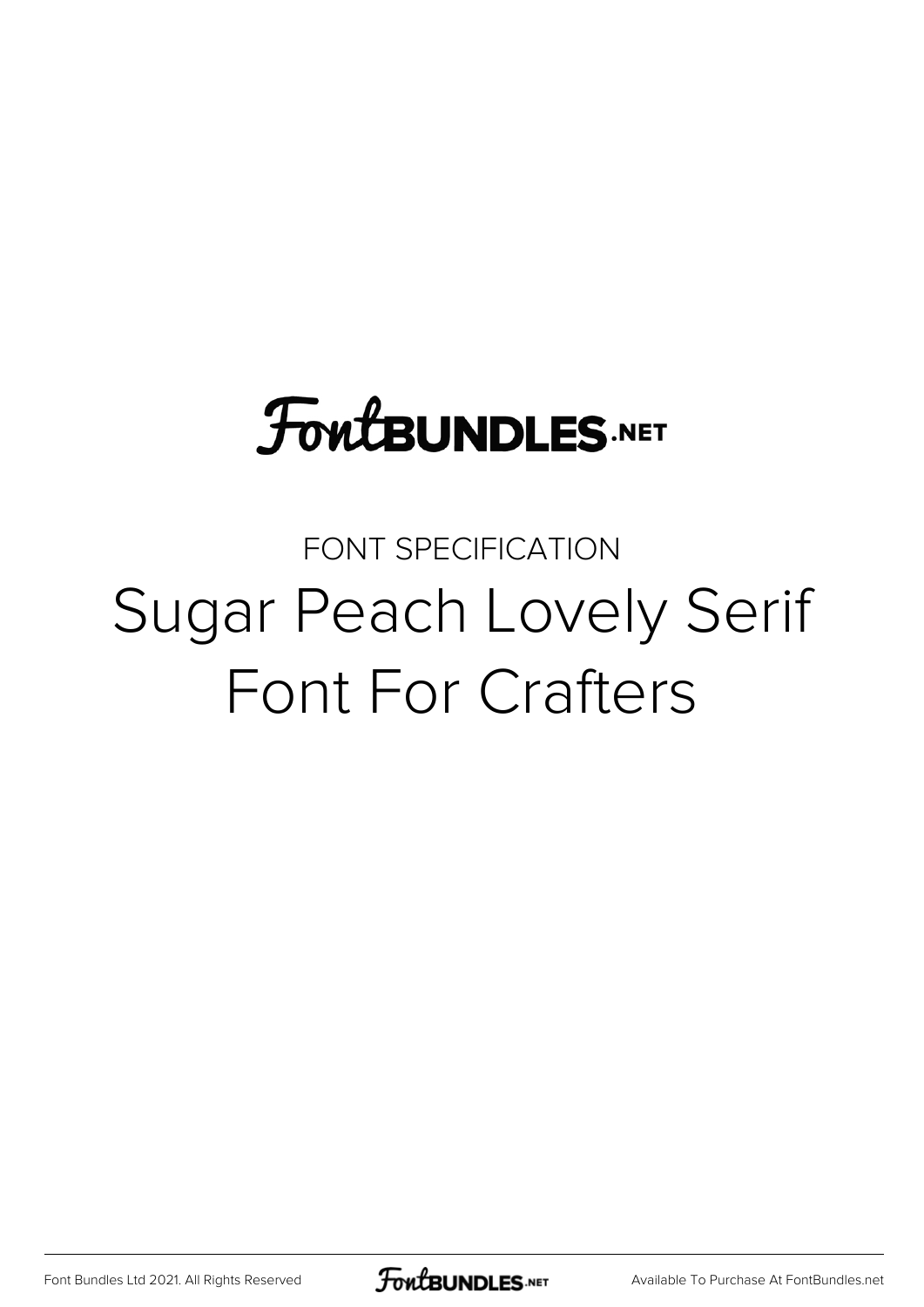#### SugarPeach - Regular

**Uppercase Characters** 

### abcdefghijklmnopqrstuv wxyz

Lowercase Characters

## abcdefghijklmnopqrstuv wxyz

**Numbers** 

#### 0123456789

**Punctuation and Symbols** 



All Other Glyphs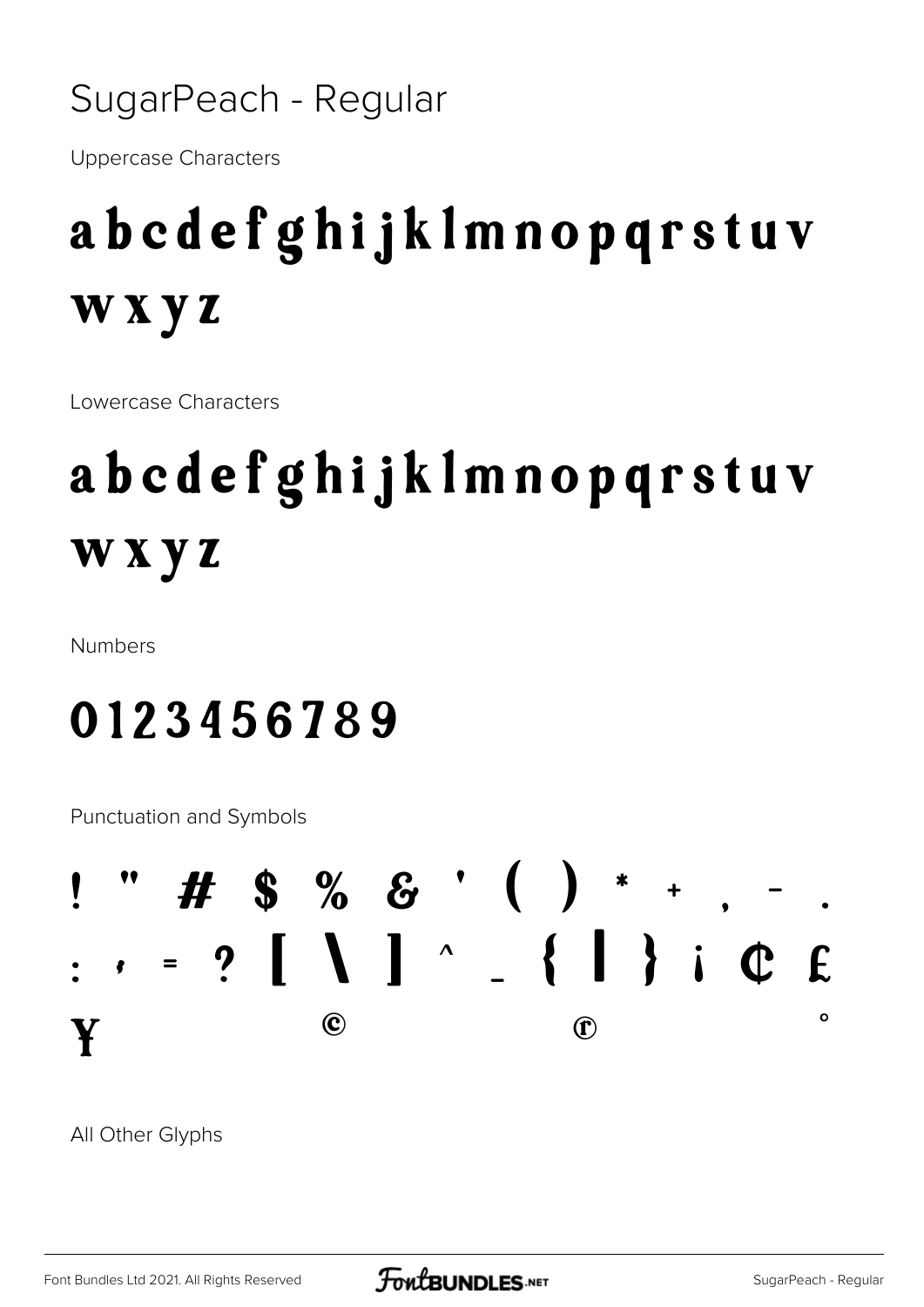|  |  |  | à á â ã ä å æ ç è                                                                                                                                                                               |  |
|--|--|--|-------------------------------------------------------------------------------------------------------------------------------------------------------------------------------------------------|--|
|  |  |  | $\dot{e}$ $\dot{e}$ $\ddot{e}$ $\dot{1}$ $\dot{1}$ $\dot{1}$ $\ddot{1}$ $\dot{d}$ $\ddot{n}$                                                                                                    |  |
|  |  |  | $\dot{\mathbf{o}}$ $\dot{\mathbf{o}}$ $\dot{\mathbf{o}}$ $\ddot{\mathbf{o}}$ $\ddot{\mathbf{o}}$ $\dot{\mathbf{o}}$ $\dot{\mathbf{o}}$ $\dot{\mathbf{u}}$ $\dot{\mathbf{u}}$ $\dot{\mathbf{u}}$ |  |
|  |  |  | ü ý p à á â ã ä å                                                                                                                                                                               |  |
|  |  |  | æçè é ê ë i i î                                                                                                                                                                                 |  |
|  |  |  | i di no o o o o o                                                                                                                                                                               |  |
|  |  |  | ù ú û ÿ p ÿ œ œ                                                                                                                                                                                 |  |